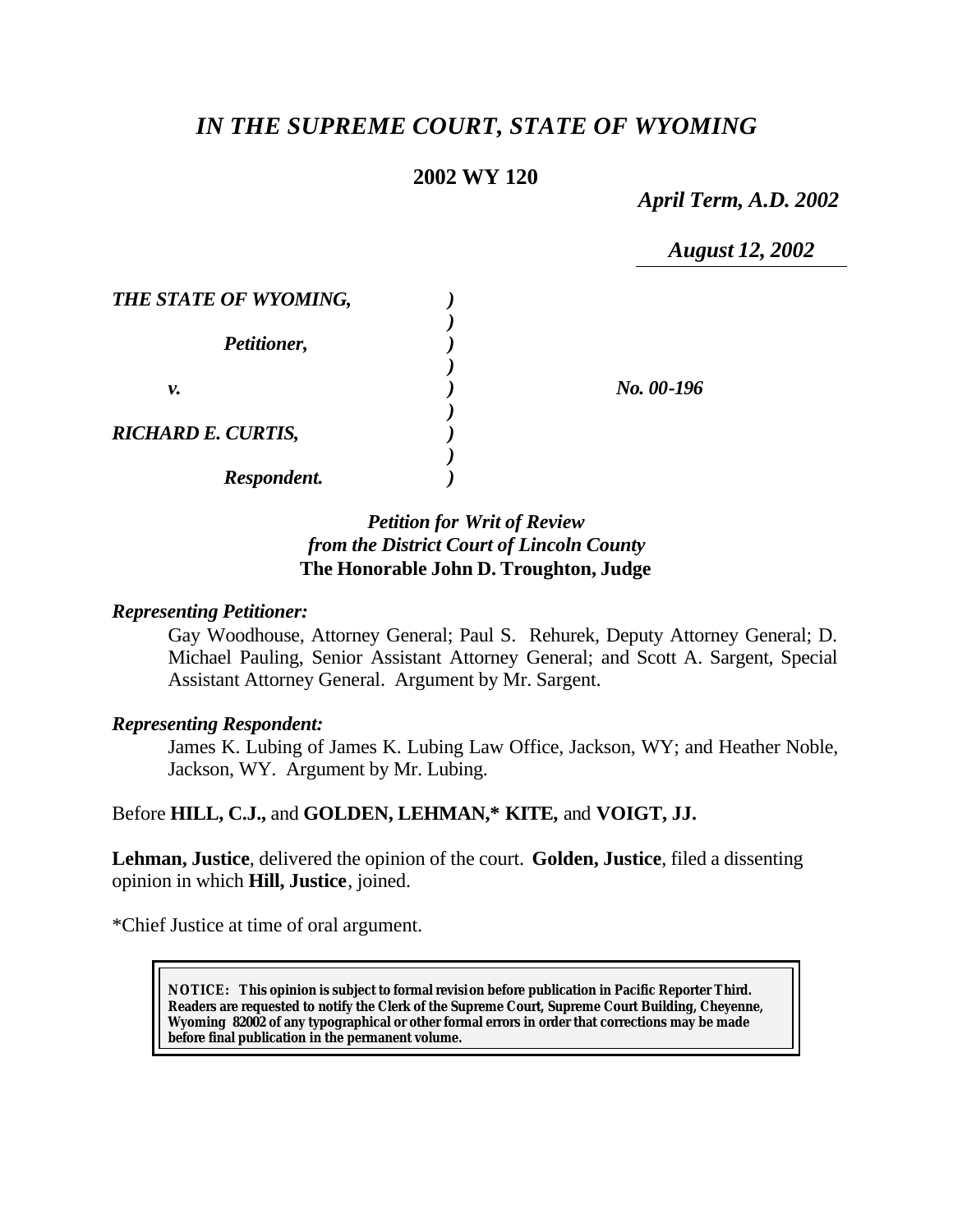### **LEHMAN, Chief Justice.**

[¶1] The State seeks review of a district court order reversing Curtis' conviction on the ground that the method utilized by the circuit court for compiling the jury list and calling potential jurors from only the northern part rather than the whole of Lincoln County violated Wyoming Statute. We reverse, holding that the legislature has provided two alternative methods for compiling jury lists and that the method utiltized by the circuit court in this case falls within the second legislatively authorized method.

# *ISSUES*

[¶2] The State presents the following issue:

Do Wyo. Stat. §§ 18-3-402, 1-11-129, 1-11-106, and 1-11-109 require the county (circuit) court to call potential jurors from a jury list comprised of residents from the entire county, without deviation, or may the county (circuit) court, if sitting in more than one location in the county, call names of potential jurors from different jury lists comprised of residents of the county residing closer to the place of trial?

# *FACTS*

[¶3] Curtis was charged with two counts of reckless endangering after allegedly pointing a loaded firearm at two men in a vehicle parked along the edge of his property near Alpine in northern Lincoln County.

[¶4] Prior to trial, Curtis asked the court to select the pool of prospective jurors to hear the case from the entirety of Lincoln County, rather than from the northern half as was the court's customary practice in cases arising in that part of the county. Citing the Wyoming Constitution and state statute, Curtis argued that potential jurors must be selected from the county as a whole and that the circuit court had no authority to restrict the pool from which jurors were selected to a smaller geographic area.

[¶5] The circuit court denied the motion, holding that the constitution guarantees only the right to trial by an impartial jury, that it is up to the legislature to determine the mechanism for compiling lists of potential jurors and that, pursuant to Wyo. Stat. Ann. § 1-11-129 (LexisNexis 2001), the legislature has given the courts broad discretion in compiling juror lists so long as the integrity of the system and a random selection process are preserved.

[¶6] The case proceeded to trial, and Curtis was convicted on both counts. He appealed to district court, where he again raised the issue of the propriety of selecting the jury pool from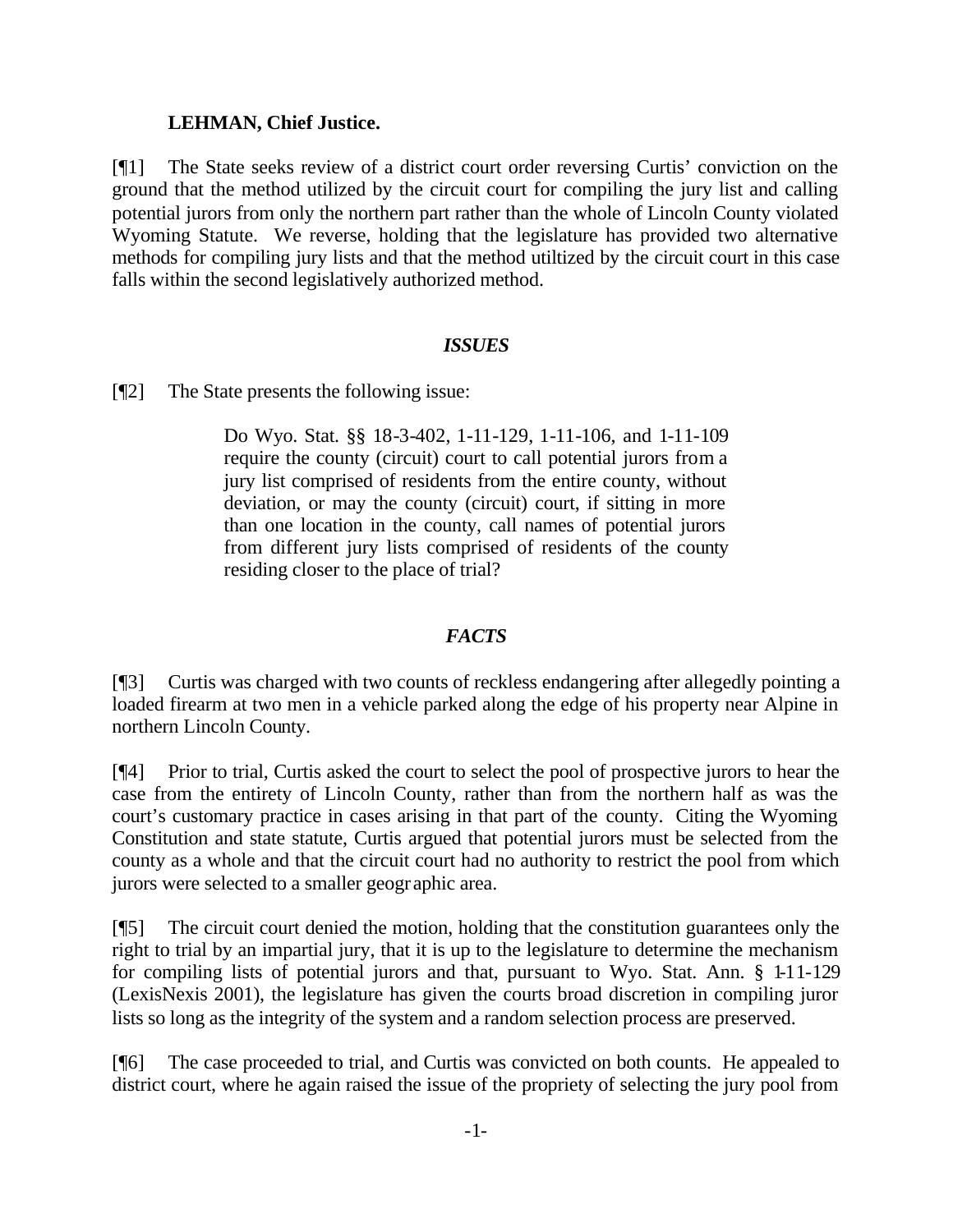only half the county. After briefing by the parties, the district court reversed the decision of the circuit court. While noting that the circuit court's reasons for dividing the county in half were valid, the district court held that Wyoming statutory law requires that juror lists be comprised of persons from all parts of the county.

[¶7] The State timely filed a petition for writ of review of the district court's order.

### *STANDARD OF REVIEW*

[¶8] We review a district court's statutory interpretation de novo. *Basin Elec. Power Coop. v. Bowen,* 979 P.2d 503, 506 (Wyo. 1999). The primary objective in interpreting statutory language is to ascertain and effectuate legislative intent. *US West Communications, Inc. v. Public Serv. Comm'n*, 988 P.2d 1061, 1064 (Wyo. 1999). Legislative intent is ascertained initially and primarily from the words used in the statute. *Wyoming Cmty. College Comm'n v. Casper Cmty. College Dist*., 2001 WY 86, ¶16, 31 P.3d 1242, ¶16 (Wyo. 2001). We look first to the plain and ordinary meaning of the words used in the statute. *Id*. at ¶17. When the words are clear and unambiguous, a court impermissibly risks substituting its own views for the intent of the legislature if it attempts to interpret or construe the statute on any basis other than the language used by the legislature. *Id.* at ¶16. Where statutory language conveys a clear and definite meaning, this court neither faces the need nor acquires the license to construe the statute. *US West*, at 1064, citing *Matter of SYM*, 924 P.2d 985, 987 (Wyo. 1996).

[¶9] A statute is clear and unambiguous if its wording is such that reasonable persons are able to agree on its meaning with consistency and predictability. *Wyoming Comty. College Comm'n*,  $\P$ 17. A statute is ambiguous if it is vague, uncertain, or subject to varying interpretations. *Id*. While differing opinions as to the meaning of a statute are not conclusive of ambiguity, they may be evidence of ambiguity. *Id.* Ultimately, whether a statute is ambiguous is a matter of law to be determined by the court. *Id.*

[¶10] In interpreting statutory language, we review all parts of the statute in pari materia, giving effect to each word, clause, and sentence so that no part will be inoperative or superfluous. *Matter of Interest of WJH*, 2001 WY 54, ¶16, 24 P.3d 1147, ¶16 (Wyo. 2001). We will not interpret statutes in a manner which renders any portion meaningless or produces absurd results. *Id.* 

### *DISCUSSION*

[¶11] The State argues that Wyoming law does not require juror lists to be comprised of residents from all parts of the county. Rather, the State contends, Wyoming law provides for two alternative methods of compiling juror lists: first, Wyo. Stat. Ann. § 18-3-402(a)(xix) (LexisNexis 2001) requires the clerk of court to compile a list of all registered voters in the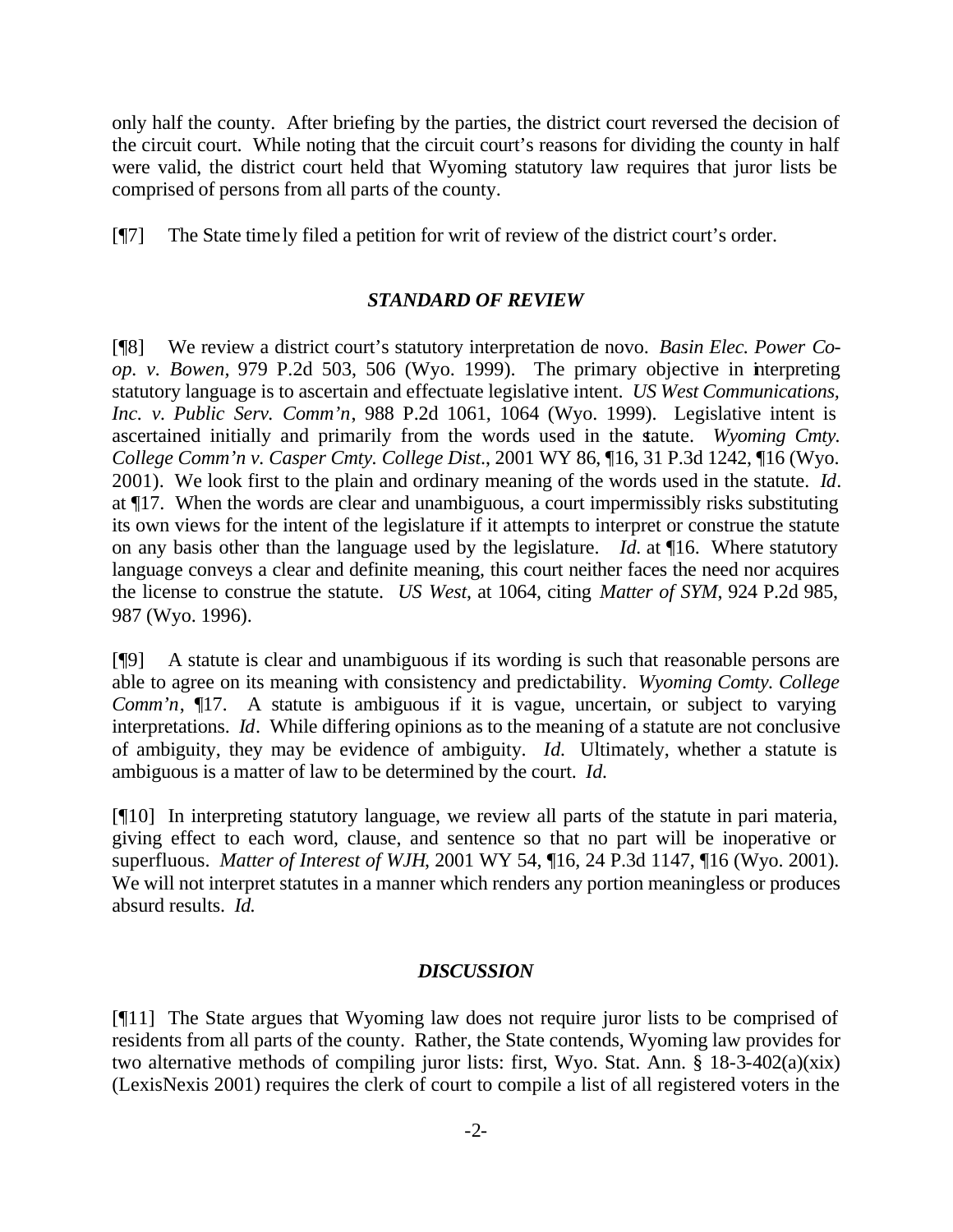county and, second, Wyo. Stat. Ann. § 1-11-129 (LexisNexis 2001) gives the courts discretion to modify the procedure set forth in  $\S 18-3-402(a)(xix)$  and to compile a list by other means insuring the integrity of the system and a random selection process. The State contends that the method used by the court in this case falls within the latter statutory provision.

[¶12] The statutory provisions at issue here provide as follows:

§ 18-3-402. Duties generally.

(a) The county clerk shall:

. . .

(xix) Compile a list of all persons whose names appear on the official register of voters and who appear to have the qualifications to serve as trial jurors. The list shall state the name and address of each person, be made in triplicate, and be certified by the county clerk. Two (2) copies of the list shall be delivered to the clerk of the district court by the county clerk on or before March 1 of each year, and one (1) copy shall be filed by the county clerk as a permanent record. The lists certified to the clerk of the district court may be in such form as to enable the names to be separated into suitable ballots for use by the clerk of court as provided by law[.]

### § 1-11-129. Alternative procedure.

The procedures for compiling and maintaining jury lists, jury ballots and jury boxes, and for drawing jurors, may be modified by the court to permit the compilation and maintenance of jury lists and ballots and for the drawing of jurors by any manual, mechanical, electronic or other means calculated to insure the integrity of the system and a random selection process.

[ $[13]$ ] Looking first at § 18-3-402(a)(xix), the language clearly and unambiguously states that the list compiled by the county clerk must contain the names of *all* persons who appear on the voter registration list. The voter registration list contains the names of all registered voters in the particular county (not just a portion of the county) so including all persons on that list on the juror list necessarily results in a countywide jury list. Thus, under this provision of Wyoming law, the list may not be restricted only to those persons on the voter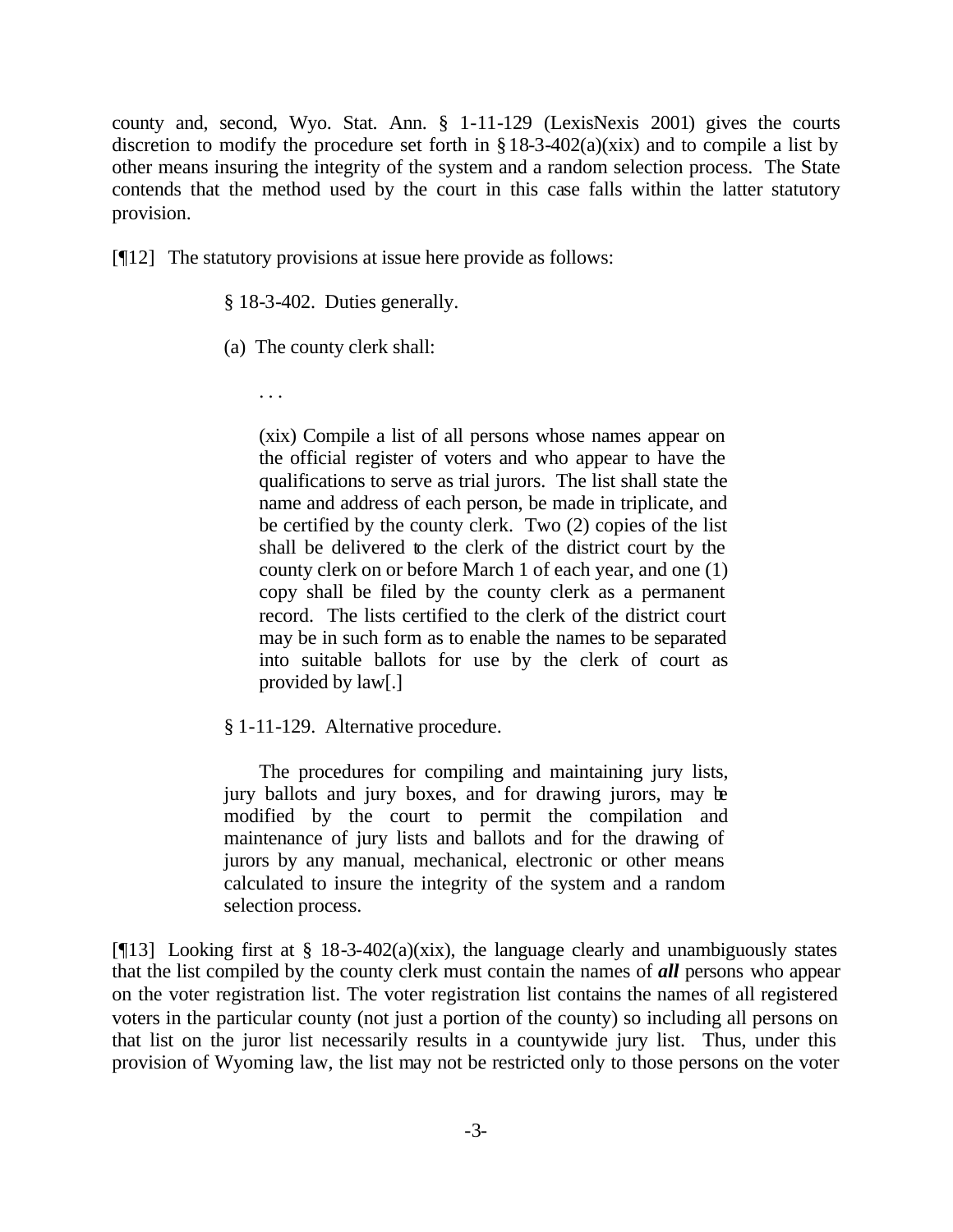registration list who reside in the northern half of the county. The statute clearly and unambiguously requires the inclusion of all registered voters in the county.

[¶14] However, § 1-11-129 authorizes the courts to modify the procedures for compiling and maintaining jury lists and seems to allow the selection of jurors by any means so long as the integrity of the system and randomness of the process are preserved. Read by themselves §§18-3-402(a)(xix) and 1-11-129 suggest that the legislature intended to provide two separate and distinct methods for compiling lists of potential jurors, one addressed to the clerk of court and another addressed to the courts themselves.

[¶15] Wyo. Stat. Ann. § 1-11-106 (Lexis 1999) supports this conclusion. That section provides in pertinent part as follows:

> (a) The list of persons qualified to serve as trial jurors, certified and delivered to the clerk of the district court in accordance with W.S. 18-3-402 *or* a list of persons compiled under an alternate procedure pursuant to W.S. 1-11-129, is the base jury list for the district court, the county court and justice of the peace courts[.]

(Emphasis added.)

[¶16] This provision clearly and unambiguously states that there are two alternative methods for compiling juror lists—the list compiled by the county clerk in accordance with § 18-3-402 (all registered voters in the county) *or* a list compiled according to procedures established by the courts in accordance with § 1-11-129. Juror lists compiled in compliance with either one of these alternatives constitute the base jury list for all courts in the particular district.

[¶17] Curtis concedes that these statutory sections provide alternate methods of selecting juries in Wyoming courts. He contends, however, that Wyoming law does not give courts the discretion to limit juror lists to residents of only one part of the county because such a limitation destroys the randomness of the selection process. In support of this contention, he quotes the definition of "random" contained in *Webster's Third International Dictionary* (1971)—lacking or seeming to lack a regular plan; marked by absence of bias; chosen at random; a true sample of the whole list; having the same probability of occurring as every other member of a set. At 1880.

[¶18] We are not persuaded that the circuit court's method of drawing jurors from either the northern or the southern half of the county, depending upon where the case arose, destroys the randomness of the selection process. Nothing in the record before the court suggests the existence of any bias or regular plan in how the names of potential jurors are drawn from each half of the county. The record likewise is devoid of any evidence showing that the final list is not a true sample of the whole list of potential jurors from the particular half of the county. There is no evidence that the name of one potential juror in the particular half of the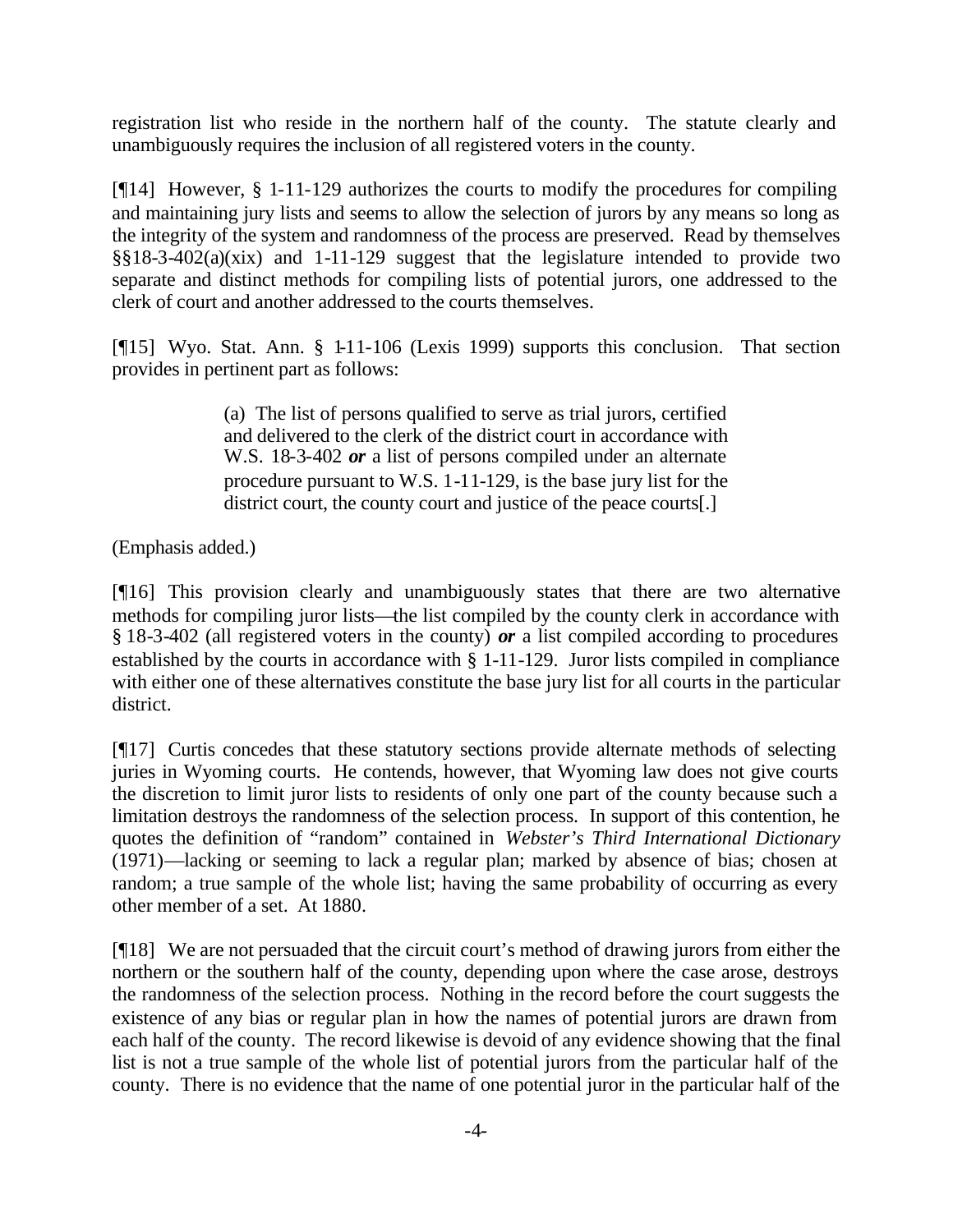county has more probability of occurring than any other. Nor is there evidence of any improper motive in drawing the line between north and south, a line that has been drawn not just for this case but for all cases arising in Lincoln County. It is not as if there are people in Lincoln County who are systematically eliminated from jury service forever under the circuit court's method. All registered voters in the county are still potential jurors, they simply serve in the circuit court nearest their home. In a large county, like Lincoln County where there are two circuit courts located one hundred miles apart, this selection process makes practical sense. Absent some evidence to support the assertion that the circuit court's method for drawing jurors destroys the randomness of the process, it appears that randomness remains intact although selection is from a smaller pool.

[¶19] No claim is made in this case that anyone in the pool or on the eventual jury was not qualified to serve. This is not a situation where the defendant was tried by a jury made up of jurors from outside the area where the offenses were alleged to have been committed—both the defendant and the jurors who heard the case reside in the northern half of Lincoln County. There is no evidence, nor is it even really argued, that the selection process failed to provide Curtis with a jury drawn from a source representative of a fair cross section of the community in which the offenses were alleged to have occurred. Under these circumstances, we find no error in the selection process.

### *CONCLUSION*

[¶20] The order of the district court is reversed.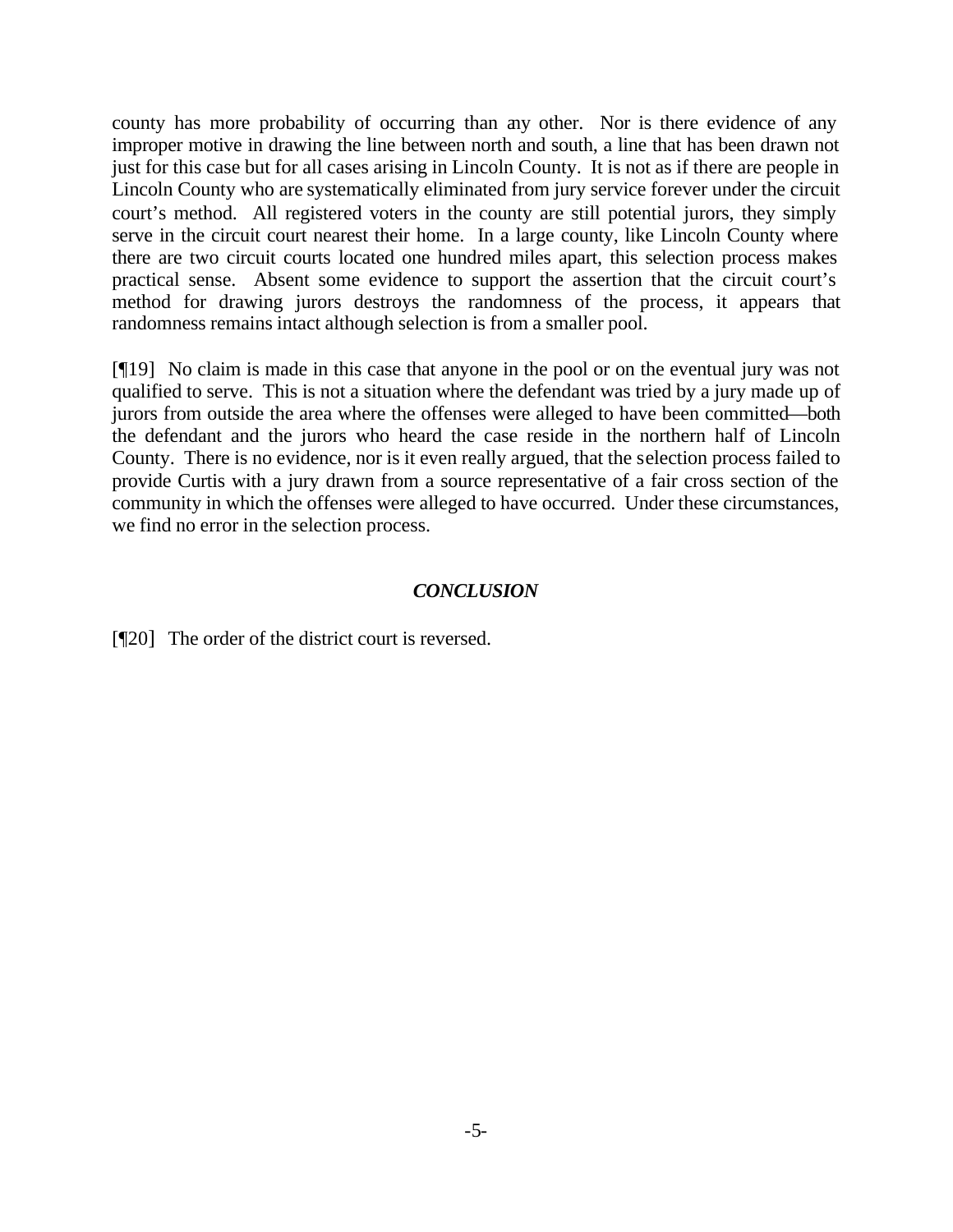### **GOLDEN, J.,** dissenting, in which **HILL, C.J.,** joins.

[¶21] In a criminal prosecution in the County Court of Lincoln County, over his objection, Richard E. Curtis was tried by a jury the members of which were initially gathered from only the northern half of that county. Curtis maintains that the Wyoming Legislature requires that the jurors be gathered from the entirety of that county.

[¶22] Having carefully read the pertinent statutes in the manner required by this Court's rules of statutory construction, I have concluded that the Wyoming Legislature requires the courts to gather trial jurors from the entire county. All agree that we are to find the answer to the question by reading Wyo. Stat. Ann.  $\S$  18-3-402(a)(xix), Wyo. Stat. Ann.  $\S$  1-11-106(a), and Wyo. Stat. Ann. § 1-11-129.

[¶23] Let us first read § 18-3-402(a)(xix). Title 18 concerns counties; chapter 3 concerns county officers; article 4 concerns county clerks, and section 402 concerns the duties of a county clerk. Specifically,  $\S$  18-3-402(a)(xix) reads in pertinent part that the county clerk shall

> [c]ompile a list of all persons whose names appear on the official register of voters and who appear to have the qualifications to serve as trial jurors. The list shall . . . be certified by the county clerk. . . . [T]he list shall be delivered to the clerk of the district court by the county clerk . . . . The lists . . . may be in such form as to enable the names to be separated into suitable ballots for use by the clerk of court as provided by law.

As the majority opinion correctly observes, the list compiled by the county clerk under this section must contain the names of all persons who appear on the voter registration list. And, further, the voter registration list contains the names of all registered voters in the particular county (not just a portion of the county) so including all persons on that list on the juror list necessarily results in a countywide jury list. Thus, under this section, the list may not be restricted only to those persons on the voter registration list who reside in the northern half of the county. The section requires the inclusion of all registered voters in the county.

[¶24] Let us next read § 1-11-106(a). Title 1 concerns the Code of Civil Procedure; chapter 11 concerns Trial by Jury; article 1 concerns Qualifications, Selection and Empaneling of Juries; and section 106 is entitled "Jury list, preparation of ballots for jury box, drawing jury panel, certificate and summons." Specifically, § 1-11-106(a) reads in pertinent part that the county-wide list delivered by the county clerk to the district court clerk

> in accordance with W.S. 18-3-402 or a list of persons compiled under an alternate procedure pursuant to W.S. 1- 11-129, is the base jury list  $\dots$ .